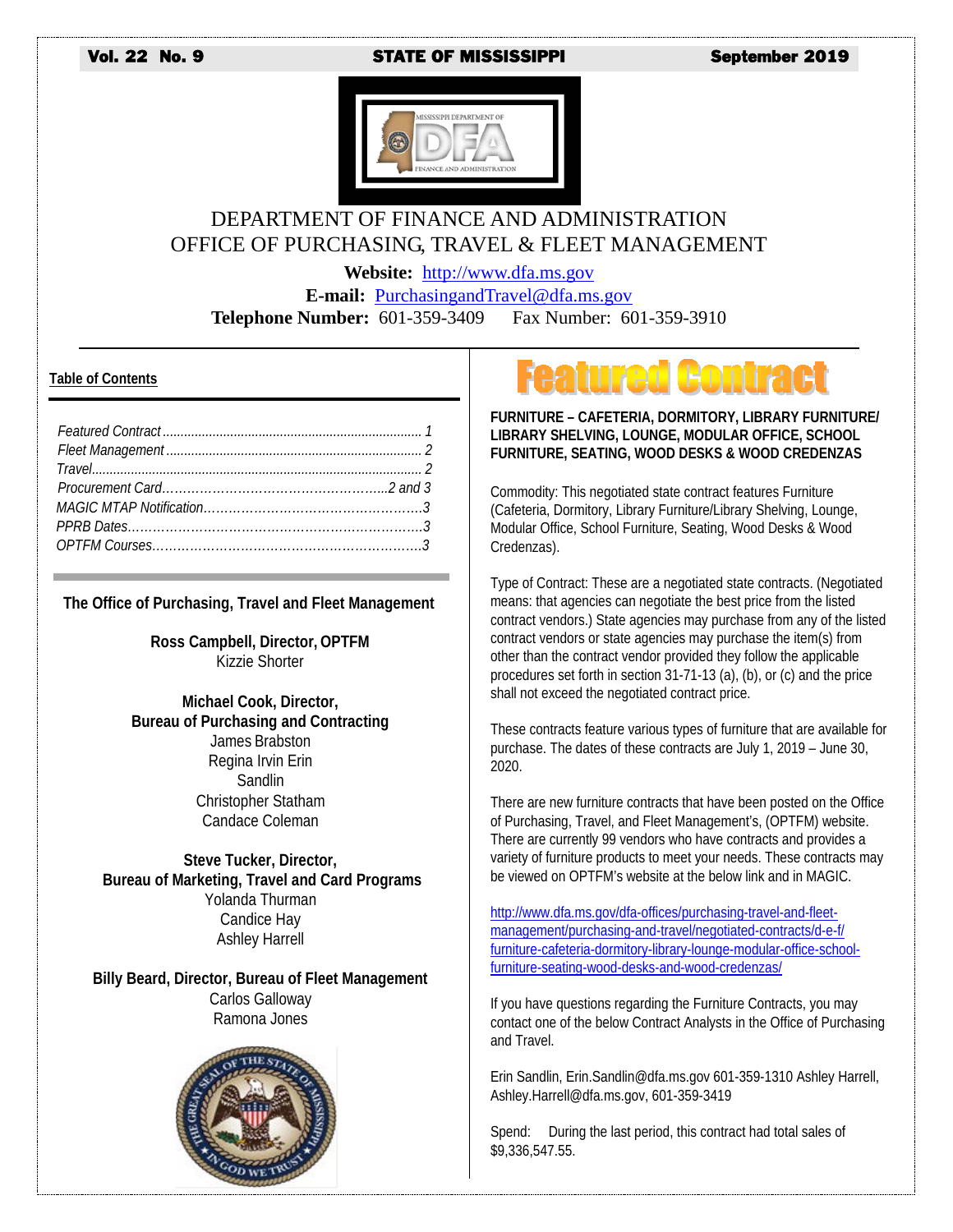### **PURCHASING NOTES – SEPTEMBER 2019**

#### **PAGE 2**

### **FLEET MANAGEMENT**

The Bureau of Fleet Management is currently awarding Vehicle and Police Vehicle contracts. The new contracts will be available October 1, 2019 and will include several newvehicles.

While it is not official, BFM has reason to believe that the Chevrolet Tahoe Police Pursuit Vehicle will not be available on contract beginning October 1, 2019. We recommend that any agency wanting to purchase the Police Tahoe do so as soon as possible.



The next Certified Mississippi Fleet Manager class is scheduled for November 5, 2019. If your agency does not have a Certified Fleet Manager, you are not eligible to purchase vehicles. Registration will be open soon.

## **Travel Card Program Notes**

#### **1.) When is payment due on the Travel Card?**

Your program coordinator will be sure the statements are reconciled and forwarded to the proper personnel for payment when the bill arrives. Late payments, no payments and partial payments are [not the best practices. According](http://www.dfa.ms.gov/dfa-offices/purchasing-travel-and-fleet-management/bureau-of-purchasing-and-contracting/competitive-contracts/) 



[to the Travel Card Guidelines, the balances are only carried over for](http://www.dfa.ms.gov/dfa-offices/purchasing-travel-and-fleet-management/bureau-of-purchasing-and-contracting/competitive-contracts/)  [disputed amounts; otherwise,](http://www.dfa.ms.gov/dfa-offices/purchasing-travel-and-fleet-management/bureau-of-purchasing-and-contracting/competitive-contracts/) [payment in](http://www.dfa.ms.gov/dfa-offices/purchasing-travel-and-fleet-management/bureau-of-purchasing-and-contracting/competitive-contracts/) full is expected no later than net 45 days. Seriously delinquent accounts may result in the Travel Cards being suspended until payment is rendered.

#### **2.) Can the Travel Card be used to pay for conference registration for an employee?**

Yes. The Travel Card may be used to pay for registration where travel will be taking place; however, sometimes it will decline. The reasons for this involve Merchant Category Codes (MCC Codes) being blocked. If this happens, contact your program coordinator, who will then email the Travel Office and the code will be unblocked for the amount of time you are doing registrations. OPT's recommendation is that anytime you know you will be making reservations to contact your program coordinator who will alert OPT and you can save some time.

#### **3.) Can an out-of-state vendor charge sales tax for items purchased using the Travel Card?**

Yes, the sales tax exemption is only applicable to vendors in Mississippi. The Office of Purchasing and Travel does not have the authority to tell another state's vendors not to charge State of

Mississippi agencies sales taxes. However, if you indicate that you are purchasing an item on behalf of a tax exempt state agency and ask if the out-of-state vendor would give your agency the same tax exemption that is extended to state agencies in their state, some will honor the request.

#### **4.) Can the travel card be used to make a hotel reservation and pay for hotel charges?**

Absolutely. This is an authorized expense on the Travel Card. If the cardless account is being used, multiple employees may have reservations made to the account. If an individual travel card is being used, only the expenses for the cardholder may be charged, and the same is true for an employee who has checked out a department card. The Travel Card may not be used to book conference rooms at hotels for seminars, workshops, conferences, etc.

#### **5.) Hotels in Mississippi are refusing to honor my request for sales tax-exemption when I use the Travel Card. What should I do?**

They may require proof, such as a tax-exempt letter, etc. Inform the desk clerk you are paying with a State-issued credit card, not a personal one. If they still refuse to honor it, ask to speak to the Manager. If the Manager refuses, you have two choices. You can opt to find another hotel or make note of the problem to attach to your receipts, etc., upon your return and indicate that you did your due diligence and had to pay the sales tax.

## **IMPORTANT**



After an annual contract review of the Hotel Motel Services contract it has been decided that October 1, 2019 the Negotiated Hotel Motel Services Contract will be discontinued. It is still important when traveling on state business, to ask for government daily/weekly room rates when at all possible. These rates slightly differ from regular rates to the public. The Office of Purchasing Travel and Fleet Management would like thank all of the hotel and motel service vendors who have serviced us over the life of this contract

### **[P-Card Corner](http://www.dfa.ms.gov/dfa-offices/purchasing-travel-and-fleet-management/bureau-of-fleet-management/)**

Having a State Procurement Card is an asset to any State Agency or Department. The card can be used for any approved purchases ranging from small dollar amounts up to \$5,000.00.



The procurement card can also be used to purchase contract items as well as non- contract items. Just as individuals are assigned procurement cards, state agencies and departments can be assigned one card for agency and/or departmental use. When a card is assigned to an agency or department, anyone within the agency or department can sign the card out and use it for approved purchases.